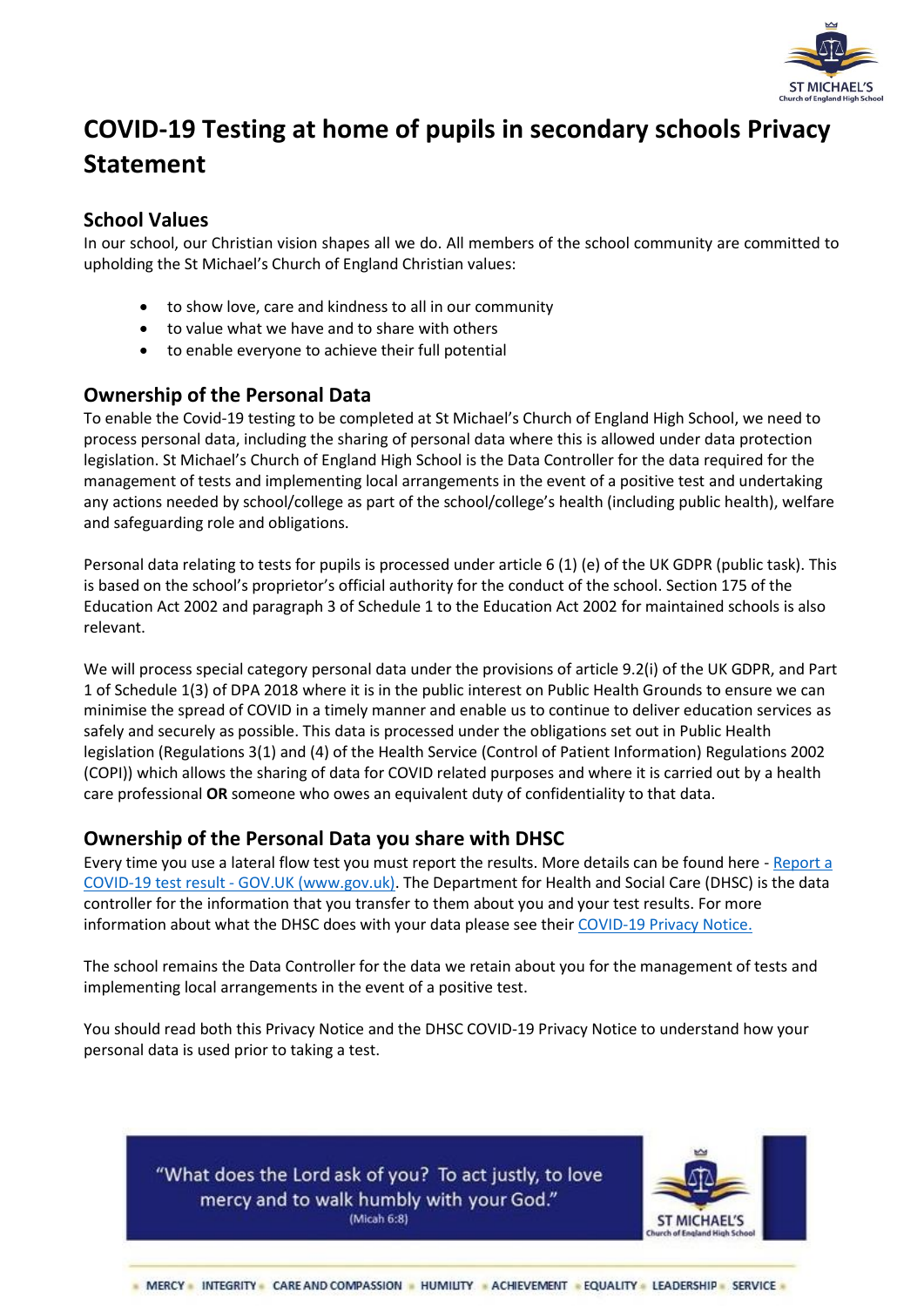# **Personal Data involved**

The following personal data is processed by the school in relation to your test:

- name
- unique code assigned to each individual test and which will become the primary reference number for the tests.
- test result

#### **How we store your personal information**

The school will maintain a test kit log which will record against your name details of the testing kit which has been provided to you. The school may also record Personal Data about you in its internal COVID-19 test register (the school's COVID-19 test register will not be shared with DHSC). This information will only be stored securely on locally managed systems with appropriate access controls in schools and will only be accessible to personnel involved in the management of tests and implementing local arrangements in the event of a positive test.

The school will retain its test kit log and COVID-19 test register for a period of twelve (12) months from the date of the last entries made by the school into them.

## **Processing of Personal Data Relating to Positive test results**

We will use this information to enact our own COVID isolation and control processes without telling anyone who it is that has received the positive test.

This information will be kept by the school for a period of twelve (12) months and by the NHS for eight (8) years.

## **Processing of Personal Data Relating to Negative and Void test results**

We will record a negative and void result for the purpose of stock controls of tests and general performance of the testing process.

## **Data Sharing Partners**

The personal data associated with test results will be shared with:

- DHSC, NHS, PHE to ensure that they can undertake the necessary Test and Trace activities and to conduct research and compile statistical information about Coronavirus.
- Your GP the NHS may share the information you provide with your GP to maintain your medical records and to offer support and guidance as necessary. Any data you provide to the school will not be shared with your GP.
- Local Government to undertake local public health duties and to record and analyse local spreads.

Personal Data in the school's test kit log will be shared with DHSC to identify which test kit has been given to which individual in the event of a product recall. The school will not share its internal COVID-19 test register with DHSC.

For more information about what the DHSC does with your data please see their [COVID-19 Privacy Notice.](https://www.gov.uk/government/publications/coronavirus-covid-19-testing-privacy-information)